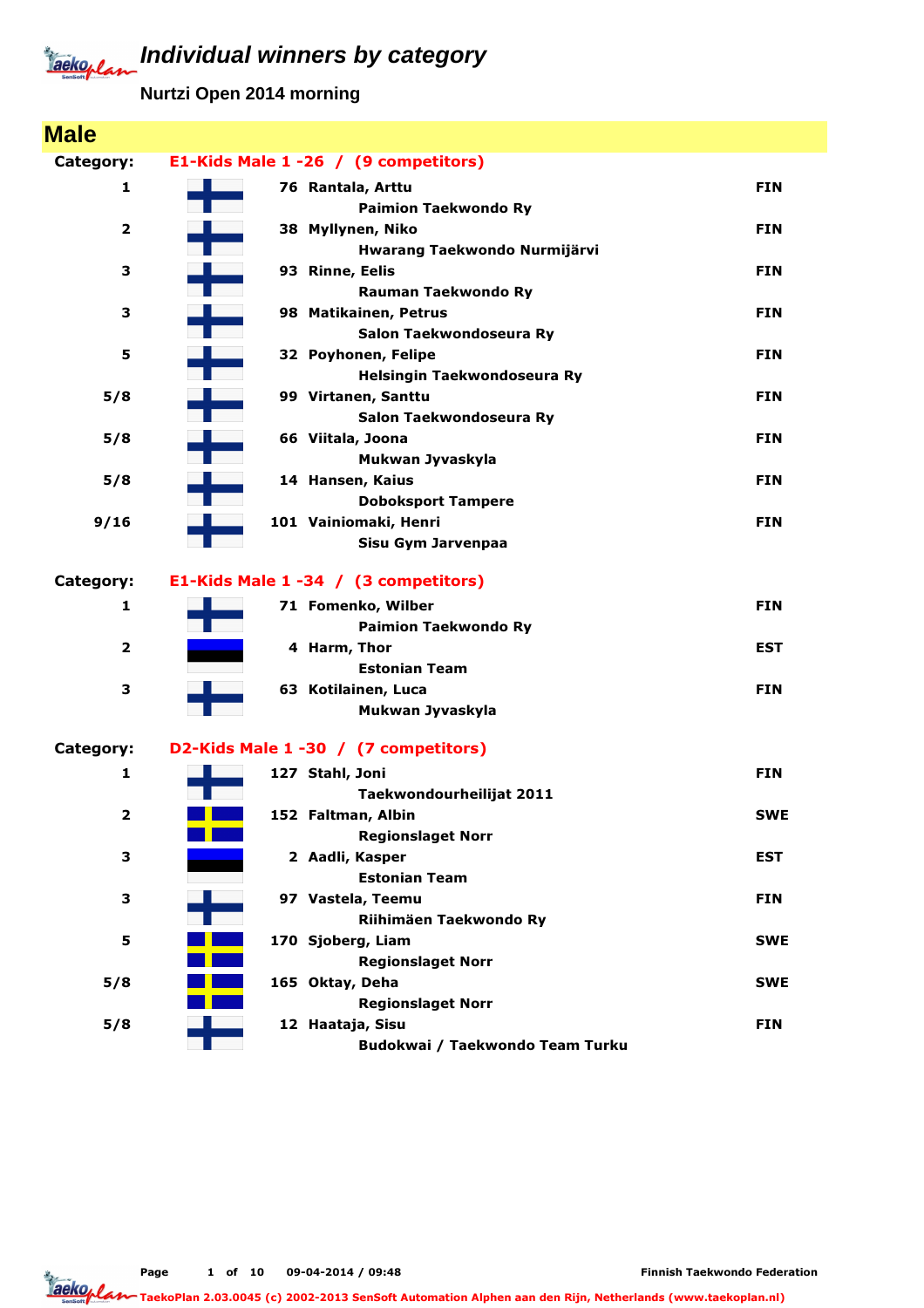**Nurtzi Open 2014 morning**

| <b>Male</b>             |                                                      |            |
|-------------------------|------------------------------------------------------|------------|
| Category:               | D2-Kids Male 1 -35 / (15 competitors)                |            |
| $\mathbf{1}$            | 78 Tuominen, Akseli<br><b>Paimion Taekwondo Ry</b>   | <b>FIN</b> |
| $\overline{\mathbf{2}}$ | 162 Molander, Hjalmar<br><b>Regionslaget Norr</b>    | <b>SWE</b> |
| 3                       | 144 Saarinen, Tatu<br><b>Yong Taekwondo</b>          | <b>FIN</b> |
| 3                       | 86 Syrjanen, Pekka<br>Porin Taekwondoseura Ry        | <b>FIN</b> |
| 5                       | 11 Eronen, Onni<br>Budokwai / Taekwondo Team Turku   | <b>FIN</b> |
| 5/8                     | 91 Liang, Olli<br>Rauman Taekwondo Ry                | <b>FIN</b> |
| 5/8                     | 89 Kallio, Tuomas<br>Porvoon Taekwondoseura Ry       | <b>FIN</b> |
| 5/8                     | 123 Roytta, Elias<br>Taekwondourheilijat 2011        | <b>FIN</b> |
| 9/16                    | 114 Makela, Arttu<br>Taekwondourheilijat 2011        | <b>FIN</b> |
| 9/16                    | 23 Hipp, Pessi<br>Forssan Taekwondoseura Ry          | <b>FIN</b> |
| 9/16                    | 29 Kopisto, Methasit<br>Helsingin Taekwondoseura Ry  | <b>FIN</b> |
| 9/16                    | 174 Wikgren, Albin<br><b>Regionslaget Norr</b>       | <b>SWE</b> |
| 9/16                    | 15 Hansen, Justus<br><b>Doboksport Tampere</b>       | <b>FIN</b> |
| 9/16                    | 95 Kaihilahti, Jaakko<br>Riihimäen Taekwondo Ry      | <b>FIN</b> |
| 9/16                    | 21 Punaganti, Pranav<br><b>Espoo Hwarang Team Ry</b> | <b>FIN</b> |

Page 2 of 10 09-04-2014 / 09:48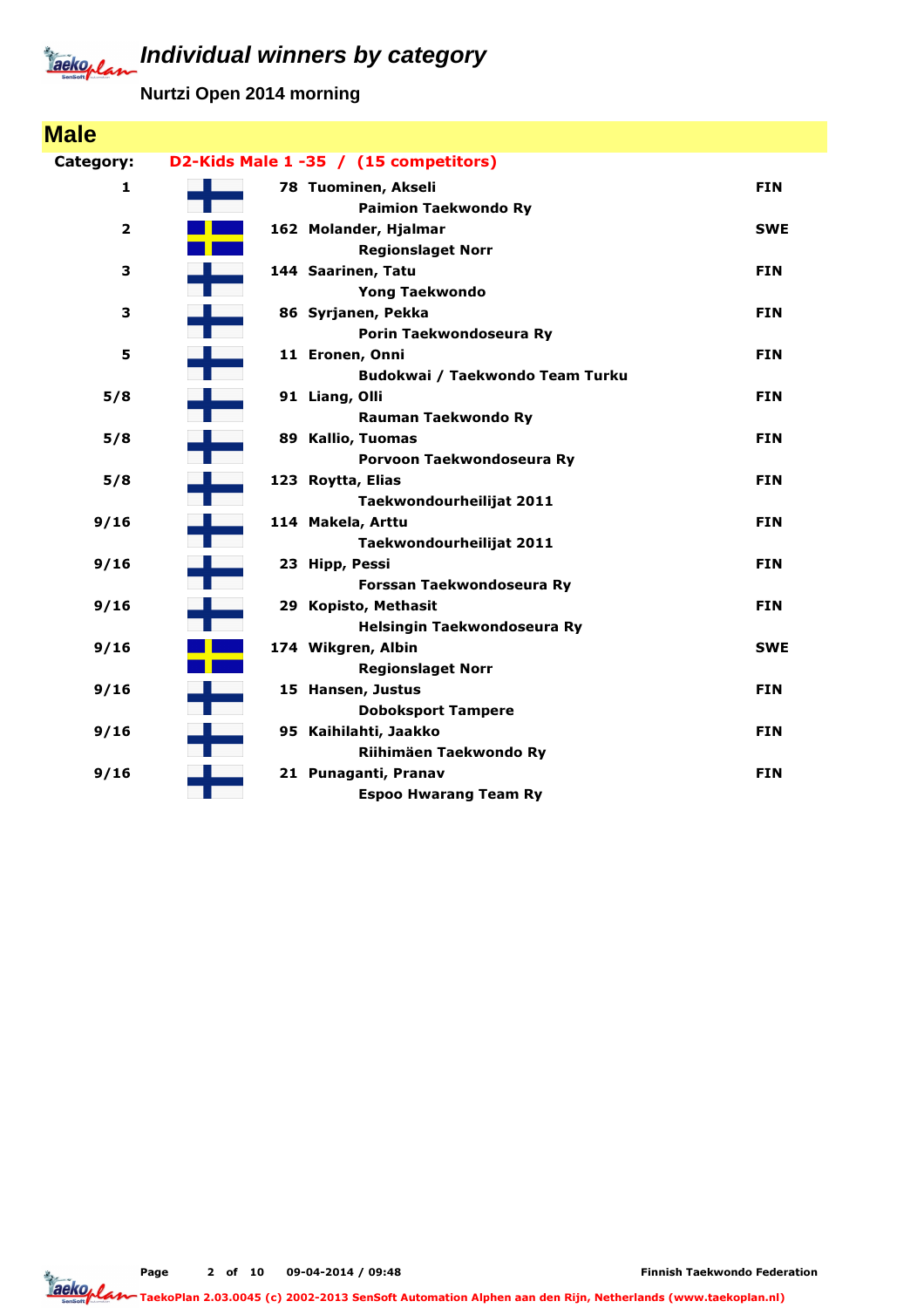**Nurtzi Open 2014 morning**

| <b>Male</b>             |                                          |            |
|-------------------------|------------------------------------------|------------|
| Category:               | D2-Kids Male 1 -40 / (10 competitors)    |            |
| 1                       | 64 Ulkuniemi, Miro                       | <b>FIN</b> |
|                         | Mukwan Jyvaskyla                         |            |
| 2                       | 48 Hervonen, Sakari                      | <b>FIN</b> |
|                         | Keravan Taekwondoseura Ry                |            |
| з                       | 130 Tolonen, Hannes                      | <b>FIN</b> |
|                         | Taekwondourheilijat 2011                 |            |
| 3                       | 173 Vesterlund, Linus                    | <b>SWE</b> |
|                         | <b>Regionslaget Norr</b>                 |            |
| 5                       | 34 Aalto, Ilari                          | <b>FIN</b> |
|                         | Hwarang Taekwondo Nurmijärvi             |            |
| 5/8                     | 42 Stenberg, Viljami                     | <b>FIN</b> |
|                         | Hwarang Taekwondo Nurmijärvi             |            |
| 5/8                     | 125 Savolainen, Joonas                   | <b>FIN</b> |
|                         | Taekwondourheilijat 2011                 |            |
| 5/8                     | 111 Koskelainen, Aleksi                  | <b>FIN</b> |
|                         | Taekwondourheilijat 2011                 |            |
| 9/16                    | 77 Rantala, Jasper                       | <b>FIN</b> |
|                         | <b>Paimion Taekwondo Ry</b>              |            |
| 9/16                    | 58 Boughrara, Hamza                      | <b>FIN</b> |
|                         | <b>Malmin Taekwondo Ry</b>               |            |
| Category:               | D2-Kids Male 1 -45 / (5 competitors)     |            |
| 1                       | 117 Mattila, Juri                        | <b>FIN</b> |
|                         | Taekwondourheilijat 2011                 |            |
| $\overline{\mathbf{2}}$ | 112 Kukkonen, Veeti                      | <b>FIN</b> |
|                         | Taekwondourheilijat 2011                 |            |
| 3                       | 133 Kobayashi, Aku                       | <b>FIN</b> |
|                         | <b>Tapiolan Taekwondo Hwang</b>          |            |
| 3                       | 147 Astesani, Kevin                      | <b>SWE</b> |
|                         | <b>Regionslaget Norr</b>                 |            |
| 5/8                     | 131 Valojarvi, Verner                    | <b>FIN</b> |
|                         | Taekwondourheilijat 2011                 |            |
| Category:               | D1-Kids Male 1 -26 / Fin (4 competitors) |            |
| 1                       | 132 Makinen, Nestor                      | <b>FIN</b> |
|                         | <b>Tampereen Kumgang Taekwondo</b>       |            |
| 2                       | 113 Leskinen, Luca                       | <b>FIN</b> |
|                         | Taekwondourheilijat 2011                 |            |
| 3                       | 65 Viitala, Jesse                        | <b>FIN</b> |
|                         | Mukwan Jyvaskyla                         |            |
| 3                       | 102 Vainiomaki, Rene                     | <b>FIN</b> |
|                         | Sisu Gym Jarvenpaa                       |            |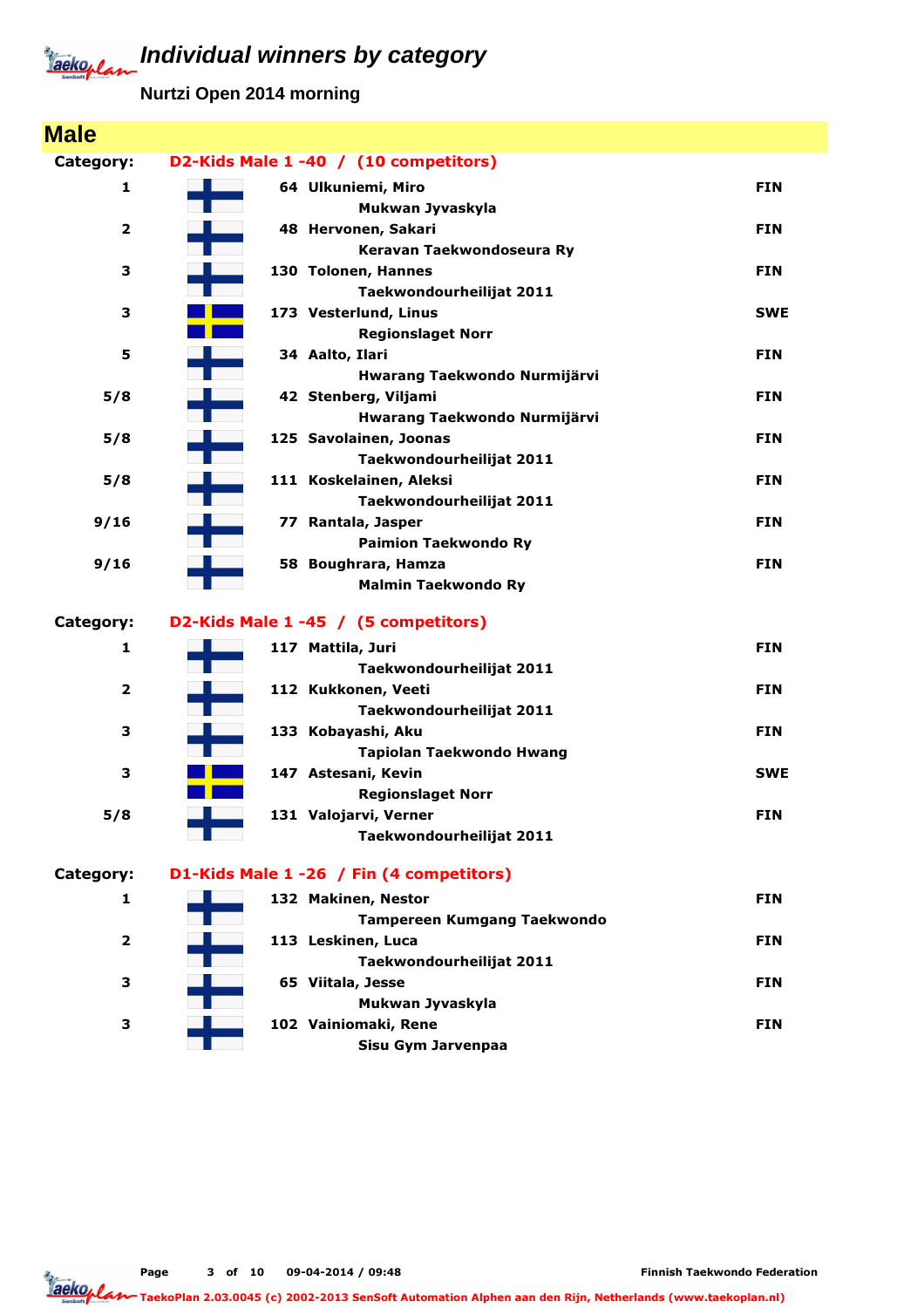**Nurtzi Open 2014 morning**

| <b>Male</b>             |                                                |            |
|-------------------------|------------------------------------------------|------------|
| Category:               | D1-Kids Male 1 -28 / Fly (4 competitors)       |            |
| 1                       | 13 Tammila, Valtteri                           | <b>FIN</b> |
|                         | Budokwai / Taekwondo Team Turku                |            |
| $\overline{\mathbf{2}}$ | 45 Kivini, Alexander                           | <b>FIN</b> |
|                         | Izenzei Taekwondo Team Finland                 |            |
| 3                       | 41 Sandholm, Veeti                             | <b>FIN</b> |
|                         | Hwarang Taekwondo Nurmijärvi                   |            |
| З                       | 43 Suhola, Rasmus                              | <b>FIN</b> |
|                         | Hwarang Taekwondo Nurmijärvi                   |            |
| Category:               | D1-Kids Male 1 -37 / Light (2 competitors)     |            |
| 1                       | 67 Lerto, Joona                                | <b>FIN</b> |
|                         | <b>Naantalin Taekwondo</b>                     |            |
| $\overline{2}$          | 24 Salmu, Antti                                | <b>FIN</b> |
|                         | Forssan Taekwondoseura Ry                      |            |
| Category:               | D1-Kids Male 1 -40 / Welter (2 competitors)    |            |
| 1                       | 120 Quinones, Eddie                            | <b>FIN</b> |
|                         | Taekwondourheilijat 2011                       |            |
| 2                       | 103 Raaska, Simo                               | <b>FIN</b> |
|                         | <b>Taekwondo Lahti</b>                         |            |
| Category:               | C2-Kids Male 1 -38 / Fin (8 competitors)       |            |
| 1                       | 90 Saikko, Atte                                | <b>FIN</b> |
|                         | Porvoon Taekwondoseura Ry                      |            |
| $\overline{\mathbf{2}}$ | 88 Kallio, Matias                              | <b>FIN</b> |
|                         | Porvoon Taekwondoseura Ry                      |            |
| З                       | 28 Koivusalo, Lauri                            | <b>FIN</b> |
|                         | Helsingin Taekwondoseura Ry                    |            |
| 3                       | 33 Rejman, Felix                               | <b>FIN</b> |
|                         | Helsingin Taekwondoseura Ry                    |            |
| 5                       | 138 Nielikainen, Veeti                         | <b>FIN</b> |
| 5/8                     | <b>Turun Taekwondo Ry</b><br>50 Nordlund, Otto | <b>FIN</b> |
|                         | Keravan Taekwondoseura Ry                      |            |
| 5/8                     | 169 Sandstrom, Filip                           | <b>SWE</b> |
|                         | <b>Regionslaget Norr</b>                       |            |
| 5/8                     | 136 Hyvarinen, Viljami                         | <b>FIN</b> |
|                         | Toijalan Taekwondo - Chun                      |            |

Page 4 of 10 09-04-2014 / 09:48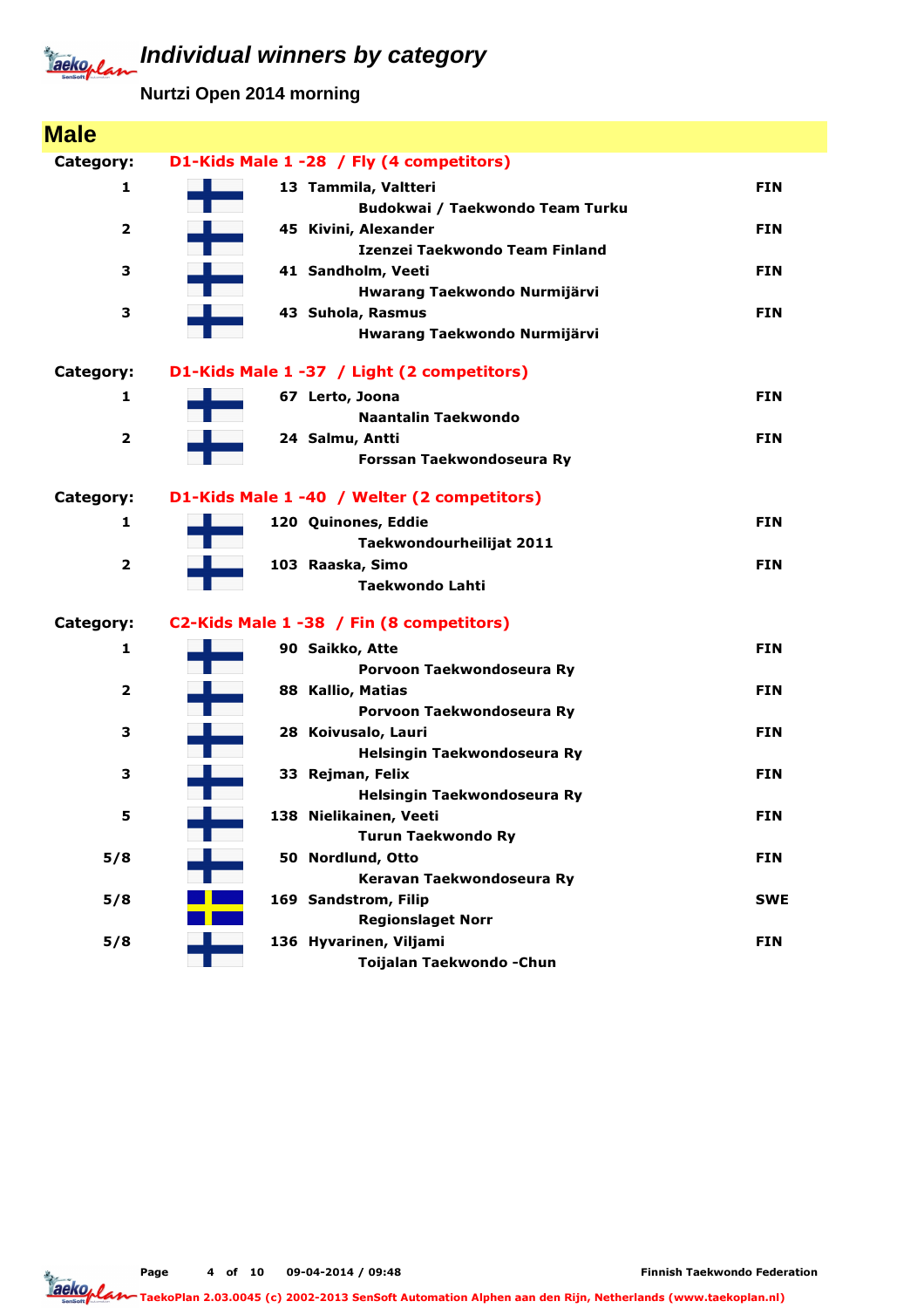## **Individual winners by category**

Jackeplan

**Nurtzi Open 2014 morning**

| <b>Male</b>             |                                                   |            |
|-------------------------|---------------------------------------------------|------------|
| Category:               | C2-Kids Male 1 -44 / Fly (9 competitors)          |            |
| $\mathbf{1}$            | 124 Sarala, Severi                                | <b>FIN</b> |
|                         | Taekwondourheilijat 2011                          |            |
| $\overline{\mathbf{2}}$ | 134 Rajalin, Oliver                               | <b>FIN</b> |
|                         | <b>Tapiolan Taekwondo Hwang</b>                   |            |
| 3                       | 119 Moullaev, Megii                               | <b>FIN</b> |
|                         | Taekwondourheilijat 2011                          |            |
| 3                       | 57 Petterson, Alex                                | <b>FIN</b> |
|                         | Loviisan Taekwondo Ry                             |            |
| 5                       | 30 Kosunen, Panu                                  | <b>FIN</b> |
| 5/8                     | Helsingin Taekwondoseura Ry<br>35 Annonen, Arttu  | <b>FIN</b> |
|                         | Hwarang Taekwondo Nurmijärvi                      |            |
| 5/8                     | 84 Peltonen, Tommi                                | <b>FIN</b> |
|                         | Porin Taekwondoseura Ry                           |            |
| 5/8                     | 104 Ahlqvist, Viljami                             | <b>FIN</b> |
|                         | Taekwondo Moodo Loppi                             |            |
| 9/16                    | 81 Mantyniemi, Ossi                               | <b>FIN</b> |
|                         | Paraisten Taekwondo Ry                            |            |
|                         |                                                   |            |
| Category:               | C2-Kids Male 1 -50 / Bantam (4 competitors)       |            |
| 1                       | 167 Ottow, Emil                                   | <b>SWE</b> |
| $\overline{2}$          | <b>Regionslaget Norr</b><br>141 Helander, Mikko   | <b>FIN</b> |
|                         | <b>Yong Taekwondo</b>                             |            |
| 3                       | 166 Okvist, Erik                                  | <b>SWE</b> |
|                         | <b>Regionslaget Norr</b>                          |            |
| З                       | 17 Narhi, Roni                                    | <b>FIN</b> |
|                         | <b>Doboksport Tampere</b>                         |            |
|                         |                                                   |            |
| Category:               | C2-Kids Male 1 -62 / Light (7 competitors)        |            |
| 1                       | 150 Bergkvist, Alex                               | <b>SWE</b> |
|                         | <b>Regionslaget Norr</b>                          |            |
| $\mathbf{2}$            | 80 Karlsson, Sebastian                            | <b>FIN</b> |
| 3                       | Paraisten Taekwondo Ry<br>160 Marklund, Alexander | <b>SWE</b> |
|                         | <b>Regionslaget Norr</b>                          |            |
| 3                       | 161 Mohamadi, Kadeem                              | <b>SWE</b> |
|                         | <b>Regionslaget Norr</b>                          |            |
| 5/8                     | 129 Tiitinen, Linus                               | <b>FIN</b> |
|                         | Taekwondourheilijat 2011                          |            |
| 5/8                     | 16 Larres, Kasper                                 | <b>FIN</b> |
|                         | <b>Doboksport Tampere</b>                         |            |
| 5/8                     | 40 Poikonen, Jyri                                 | <b>FIN</b> |
|                         | Hwarang Taekwondo Nurmijärvi                      |            |
| Category:               | B2-Junior/begin Male 1-55 / (2 competitors)       |            |
| 1                       | 1 Aadli, Martin                                   | <b>EST</b> |
|                         | <b>Estonian Team</b>                              |            |
| $\overline{\mathbf{2}}$ | 109 Timonen, Joonas                               | <b>FIN</b> |
|                         | <b>Taekwondo Park Raisio Ry</b>                   |            |
|                         |                                                   |            |
|                         |                                                   |            |

TaekoPlan 2.03.0045 (c) 2002-2013 SenSoft Automation Alphen aan den Rijn, Netherlands (www.taekoplan.nl)

Page 5 of 10 09-04-2014 / 09:48

Jackoplan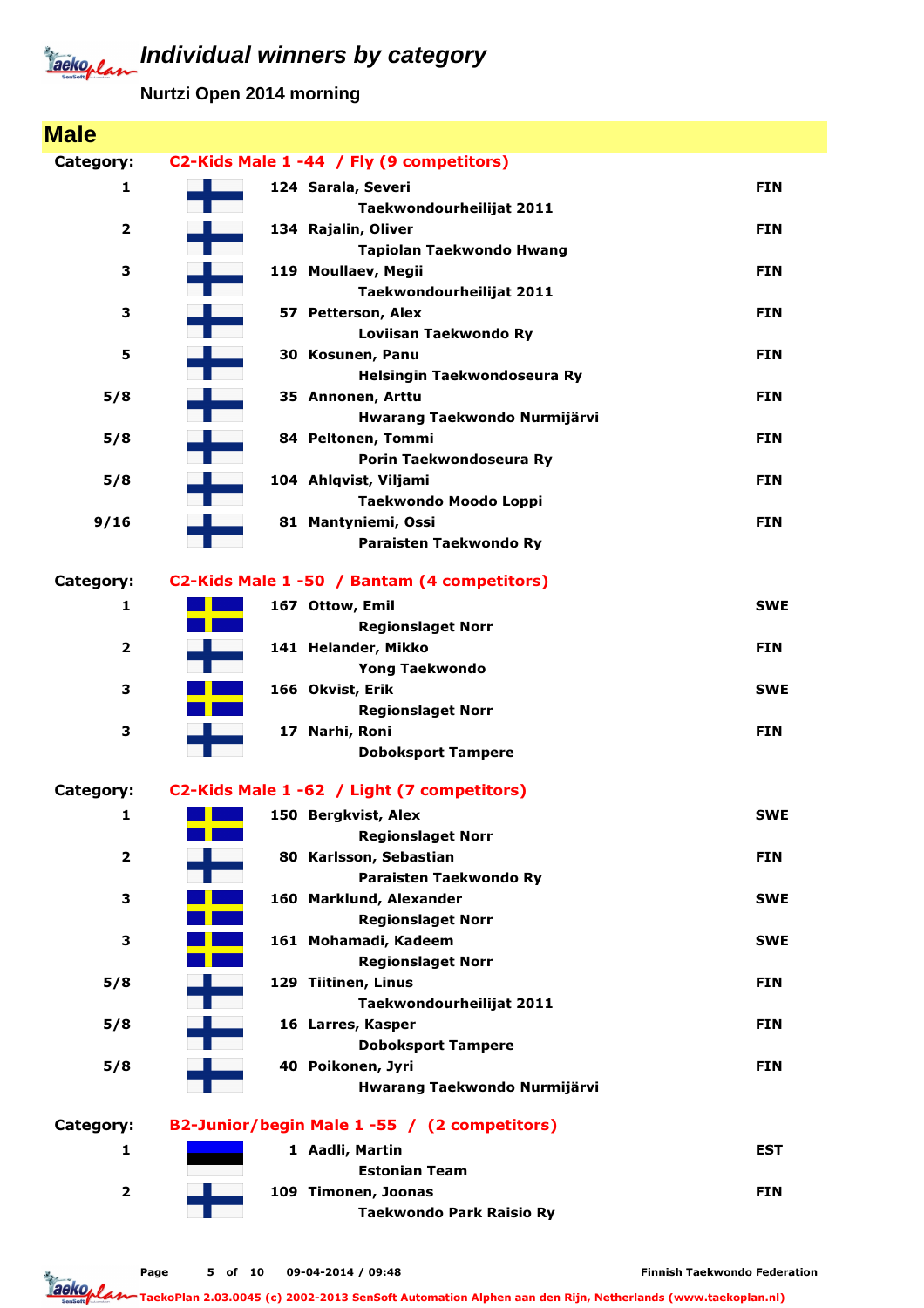**Nurtzi Open 2014 morning**

| <b>Male</b>             |                                                        |            |
|-------------------------|--------------------------------------------------------|------------|
| Category:               | B2-Junior/begin Male 1-63 / (3 competitors)            |            |
| 1                       | 149 Berg, Oscar<br><b>Regionslaget Norr</b>            | <b>SWE</b> |
| $\overline{\mathbf{2}}$ | 137 Lauas, Joonatan<br><b>Turun Taekwondo Ry</b>       | <b>FIN</b> |
| 3                       | 108 Timonen, Niklas<br><b>Taekwondo Park Raisio Ry</b> | <b>FIN</b> |
| Category:               | B2-Junior/begin Male 1-73 / (3 competitors)            |            |
| 1                       | 87 Kalek, Ayrton<br>Porvoon Taekwondoseura Ry          | <b>FIN</b> |
| $\overline{2}$          | 22 Suolinna, Jani<br><b>Espoo Hwarang Team Ry</b>      | <b>FIN</b> |
| 3                       | 74 Manninen, Timo<br><b>Paimion Taekwondo Ry</b>       | <b>FIN</b> |
| Category:               | B2-Junior/begin Male 1 +73 / (2 competitors)           |            |
| 1                       | 20 Jalonen, Julius<br><b>Espoo Hwarang Team Ry</b>     | <b>FIN</b> |
| $\overline{\mathbf{2}}$ | 171 Staaf, Viktor<br><b>Regionslaget Norr</b>          | <b>SWE</b> |

Page 6 of 10 09-04-2014 / 09:48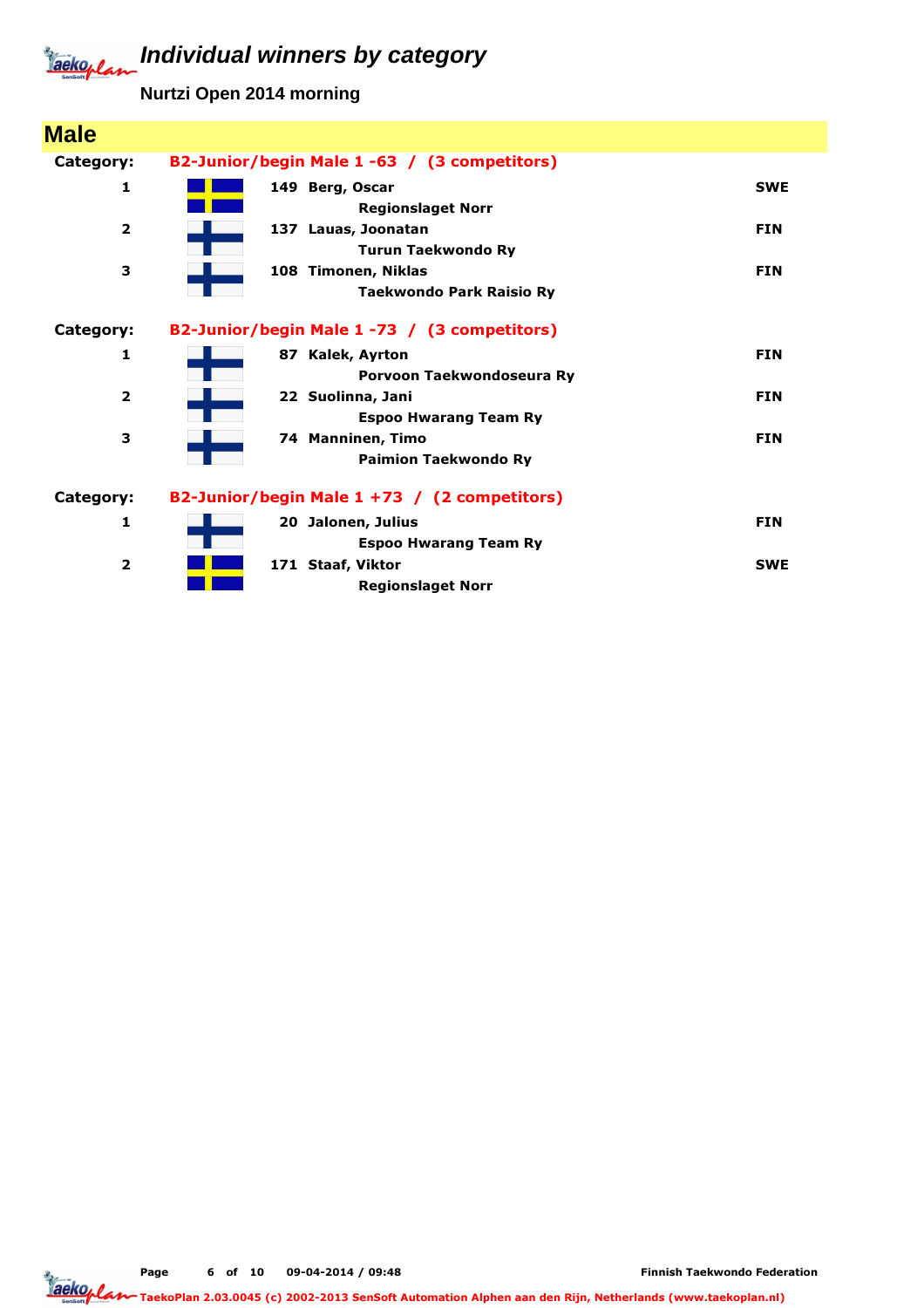**Nurtzi Open 2014 morning**

| <b>Female</b>           |                                              |            |
|-------------------------|----------------------------------------------|------------|
| Category:               | E1-Kids Female 1 -26 / (3 competitors)       |            |
| 1                       | 8 Uzhakhova, Marem                           | <b>EST</b> |
|                         | <b>Estonian Team</b>                         |            |
| $\overline{\mathbf{2}}$ | 3 Eloura, Charles                            | <b>EST</b> |
|                         | <b>Estonian Team</b>                         |            |
| З                       | 73 Lehto, Sonja                              | <b>FIN</b> |
|                         | <b>Paimion Taekwondo Ry</b>                  |            |
| Category:               | E1-Kids Female 1 -30 / (5 competitors)       |            |
| 1                       | 121 Quinones, Sara                           | <b>FIN</b> |
|                         | Taekwondourheilijat 2011                     |            |
| $\overline{\mathbf{2}}$ | 128 Tatti, Janika                            | <b>FIN</b> |
|                         | Taekwondourheilijat 2011                     |            |
| 3                       | 110 Cederlof, Camilla                        | <b>FIN</b> |
|                         | Taekwondourheilijat 2011                     |            |
| 3                       | 56 Johansson, Emma                           | <b>FIN</b> |
|                         | Loviisan Taekwondo Ry                        |            |
| 5                       | 175 Asp, Nelly                               | <b>SWE</b> |
|                         | Västerås Hapk. TKD Klubb                     |            |
| Category:               | E1-Kids Female 1 -34 / (2 competitors)       |            |
| $\mathbf{1}$            | 6 Muskevits, Alexandra                       | <b>EST</b> |
|                         | <b>Estonian Team</b>                         |            |
| $\overline{2}$          | 115 Makela, Nea                              | <b>FIN</b> |
|                         | Taekwondourheilijat 2011                     |            |
|                         |                                              |            |
| Category:               | D2-Kids Female 1 -30 / (6 competitors)       |            |
| 1                       | 159 Lindstrom, Uma                           | <b>SWE</b> |
|                         | <b>Regionslaget Norr</b>                     |            |
| $\overline{2}$          | 151 Boden, Indra<br><b>Regionslaget Norr</b> | <b>SWE</b> |
| з                       | 72 Koskinen, Ronja                           | <b>FIN</b> |
|                         | <b>Paimion Taekwondo Ry</b>                  |            |
| 3                       | 68 Lerto, Ella                               | <b>FIN</b> |
|                         | <b>Naantalin Taekwondo</b>                   |            |
| 5/8                     | 176 Demir, Elicia                            | <b>SWE</b> |
|                         | Västerås Hapk. TKD Klubb                     |            |
| 5/8                     | 10 Raagmets, Carmen                          | <b>EST</b> |
|                         | Saue Taekwondo Club                          |            |
|                         |                                              |            |
| Category:               | D2-Kids Female 1 -35 / (2 competitors)       |            |
| 1                       | 140 Hanhinen, Meri                           | <b>FIN</b> |
|                         | <b>Yong Taekwondo</b>                        |            |
| $\overline{\mathbf{2}}$ | 7 Toater, Iisandra<br><b>Estonian Team</b>   | <b>EST</b> |
|                         |                                              |            |
| Category:               | D2-Kids Female 1 -40 / (2 competitors)       |            |
| 1                       | 148 Beraki, Sandra                           | <b>SWE</b> |
|                         | <b>Regionslaget Norr</b>                     |            |
| $\mathbf{2}$            | 142 Jussila, Marjut                          | <b>FIN</b> |
|                         | <b>Yong Taekwondo</b>                        |            |
|                         |                                              |            |

Page 7 of 10 09-04-2014 / 09:48

Finnish Taekwondo Federation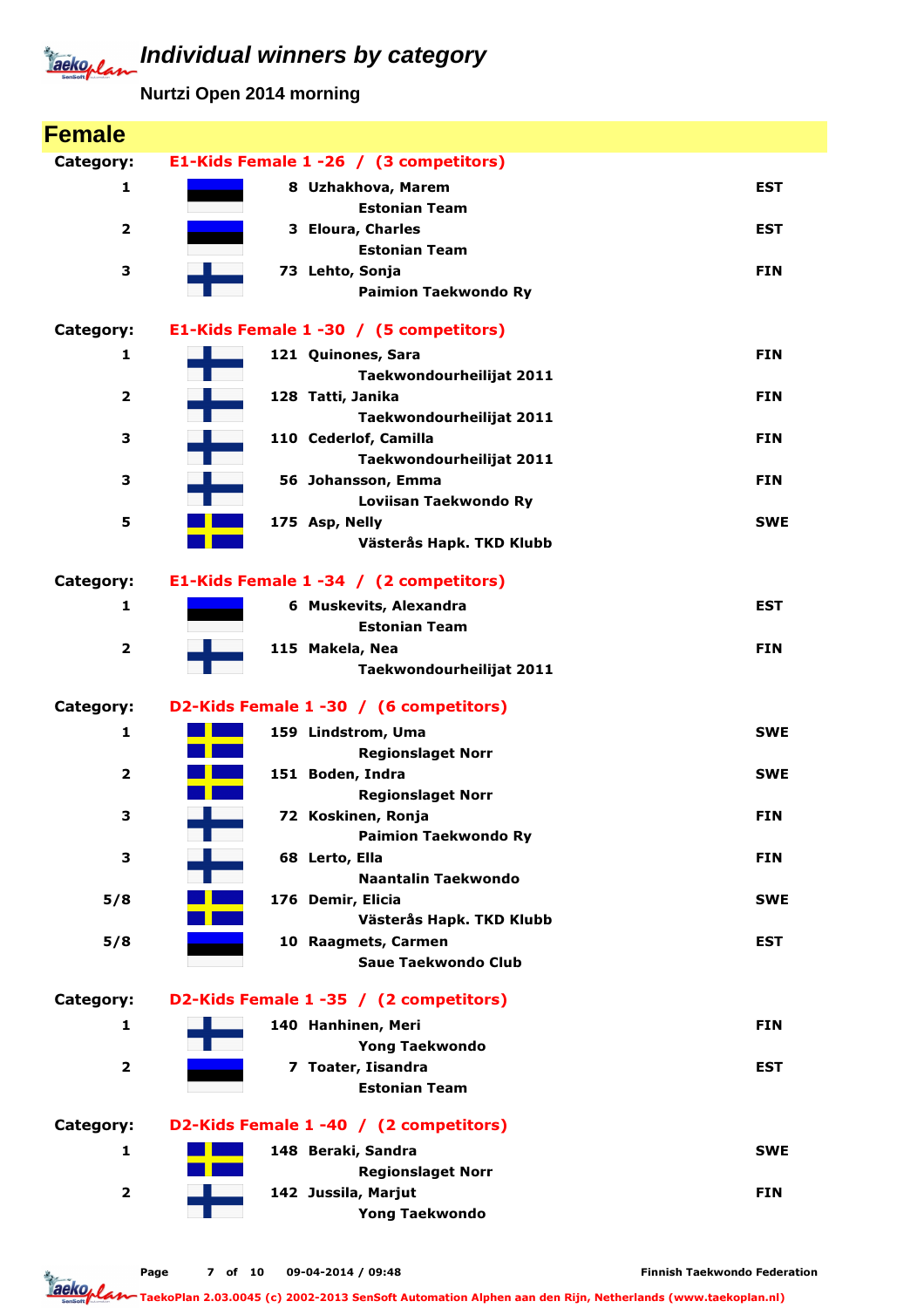**Nurtzi Open 2014 morning**

| <b>Female</b>           |                                                     |            |
|-------------------------|-----------------------------------------------------|------------|
| Category:               | D2-Kids Female 1 -45 / (2 competitors)              |            |
| $\mathbf{1}$            | 96 Kaihilahti, Wilma                                | <b>FIN</b> |
|                         | Riihimäen Taekwondo Ry                              |            |
| $\overline{\mathbf{2}}$ | 70 Aarnio, Jenny                                    | <b>FIN</b> |
|                         | <b>Paimion Taekwondo Ry</b>                         |            |
|                         |                                                     |            |
| Category:               | D1-Kids Female 1 -26 / Fin (2 competitors)          |            |
| 1                       | 153 Green, Tindra                                   | <b>SWE</b> |
|                         | <b>Regionslaget Norr</b>                            |            |
| $\overline{\mathbf{2}}$ | 44 Suorela, Iisa                                    | <b>FIN</b> |
|                         | Hwarang Taekwondo Nurmijärvi                        |            |
| Category:               | D1-Kids Female 1 -34 / Feather (5 competitors)      |            |
| 1                       | 18 Saarinen, Jenni                                  | <b>FIN</b> |
|                         | <b>Doboksport Tampere</b>                           |            |
| $\overline{\mathbf{2}}$ | 9 Uzhakhova, Leila                                  | <b>EST</b> |
|                         | <b>Estonian Team</b>                                |            |
| 3                       | 5 Kumnik, Laura-Liisa                               | <b>EST</b> |
|                         | <b>Estonian Team</b>                                |            |
| 3                       | 55 Holmberg, Laura<br>Loviisan Taekwondo Ry         | <b>FIN</b> |
| 5                       | 168 Palhammar, Alicia                               | <b>SWE</b> |
|                         | <b>Regionslaget Norr</b>                            |            |
|                         |                                                     |            |
| Category:               | D1-Kids Female 1 -37 / Light (2 competitors)        |            |
| $\mathbf{1}$            | 39 Nieminen, Vilma                                  | <b>FIN</b> |
|                         | Hwarang Taekwondo Nurmijärvi                        |            |
| $\overline{\mathbf{2}}$ | 62 Khazari, Selma                                   | <b>FIN</b> |
|                         | Mukwan Jyvaskyla                                    |            |
| Category:               | D1-Kids Female 1 -43 / Light Middle (3 competitors) |            |
| 1                       | 145 Saarinen, Linnea                                | <b>FIN</b> |
|                         | <b>Yong Taekwondo</b>                               |            |
| $\overline{\mathbf{2}}$ | 59 Boughrara, Chaimaa                               | <b>FIN</b> |
|                         | <b>Malmin Taekwondo Ry</b>                          |            |
| 3                       | 36 Holopainen, Tuikku                               | <b>FIN</b> |
|                         | Hwarang Taekwondo Nurmijärvi                        |            |
| Category:               | C2-Kids Female 1 -36 / Fin (3 competitors)          |            |
| 1                       | 46 Sepponen, Noora                                  | <b>FIN</b> |
|                         | Izenzei Taekwondo Team Finland                      |            |
| $\overline{\mathbf{2}}$ | 52 Sainio, Sofia                                    | <b>FIN</b> |
|                         | Kokemäen Taekwondo Ry                               |            |
| 3                       | 146 Asterani, Felicia                               | <b>SWE</b> |
|                         | <b>Regionslaget Norr</b>                            |            |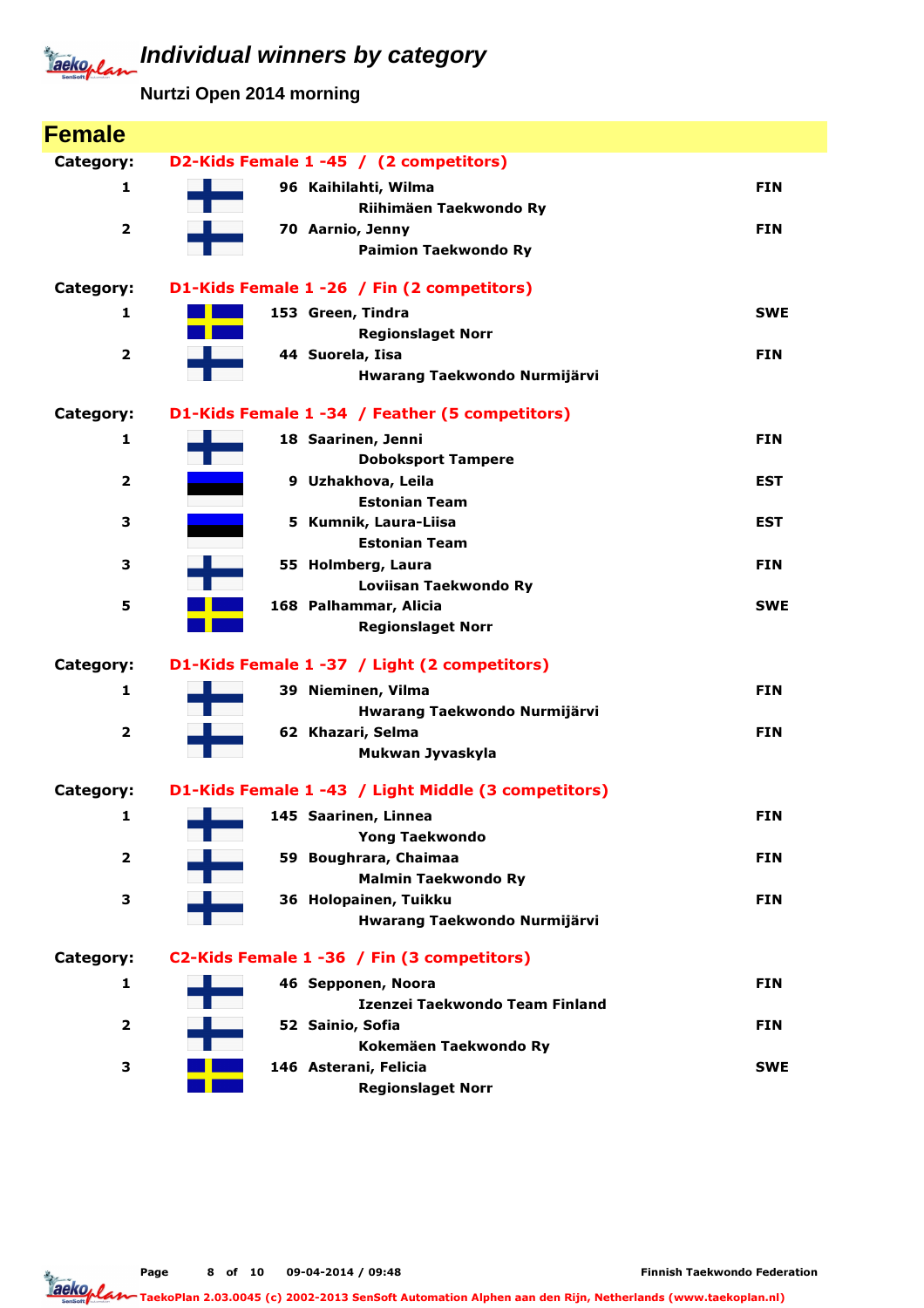# **Individual winners by category**

Jackeplan

**Nurtzi Open 2014 morning**

| <b>Female</b>           |                                                |            |
|-------------------------|------------------------------------------------|------------|
| Category:               | C2-Kids Female 1 -42 / Fly (8 competitors)     |            |
| 1                       | 51 Azboy, Evin                                 | <b>FIN</b> |
|                         | Kokemäen Taekwondo Ry                          |            |
| $\overline{\mathbf{2}}$ | 106 Vuorivirta, Sanni                          | <b>FIN</b> |
|                         | Taekwondo Moodo Loppi                          |            |
| 3                       | 31 Nordenswan, Emilia                          | <b>FIN</b> |
|                         | Helsingin Taekwondoseura Ry                    |            |
| 3                       | 118 Mattila, Isabella                          | <b>FIN</b> |
| 5                       | Taekwondourheilijat 2011<br>126 Sippola, Alina | <b>FIN</b> |
|                         | Taekwondourheilijat 2011                       |            |
| 5/8                     | 116 Marinkov, Cecile                           | <b>FIN</b> |
|                         | Taekwondourheilijat 2011                       |            |
| 5/8                     | 69 Raitokivi, Lotta                            | <b>FIN</b> |
|                         | <b>Naantalin Taekwondo</b>                     |            |
| 5/8                     | 92 Liang, Elli                                 | <b>FIN</b> |
|                         | Rauman Taekwondo Ry                            |            |
| Category:               | C2-Kids Female 1 -48 / Bantam (7 competitors)  |            |
| 1                       | 53 Eriksson, Sara                              | <b>FIN</b> |
|                         | Loviisan Taekwondo Ry                          |            |
| $\overline{\mathbf{2}}$ | 54 Fredriksson, Sarah                          | <b>FIN</b> |
|                         | Loviisan Taekwondo Ry                          |            |
| з                       | 79 Vuori, Kia                                  | <b>FIN</b> |
|                         | <b>Paimion Taekwondo Ry</b>                    |            |
| 3                       | 143 Porola, Jenni-Maria                        | <b>FIN</b> |
|                         | <b>Yong Taekwondo</b>                          |            |
| 5                       | 105 Kostiainen, Emmi<br>Taekwondo Moodo Loppi  | <b>FIN</b> |
| 5/8                     | 163 Nordberg, Sandra                           | <b>SWE</b> |
|                         | <b>Regionslaget Norr</b>                       |            |
| 5/8                     | 61 Kanerva, Enna                               | <b>FIN</b> |
|                         | <b>Malmin Taekwondo Ry</b>                     |            |
| Category:               | C2-Kids Female 1 -52 / Feather (2 competitors) |            |
| 1                       | 49 Lehtosuo, Evita                             | <b>FIN</b> |
|                         | Keravan Taekwondoseura Ry                      |            |
| $\overline{\mathbf{2}}$ | 25 Thusberg, Sara-Ninni                        | <b>FIN</b> |
|                         | Hämeenlinnan Taekwondoseura Ry                 |            |
| Category:               | C2-Kids Female 1 -58 / Light (3 competitors)   |            |
| 1                       | 172 Svanborg, Filippa                          | <b>SWE</b> |
|                         | <b>Regionslaget Norr</b>                       |            |
| $\overline{\mathbf{2}}$ | 154 Hansen, Nikita                             | <b>SWE</b> |
|                         | <b>Regionslaget Norr</b>                       |            |
| 3                       | 139 Iivarinen, Jessica                         | <b>FIN</b> |
|                         | Vihdin Taekwondoseura Ry                       |            |

Jackoplan